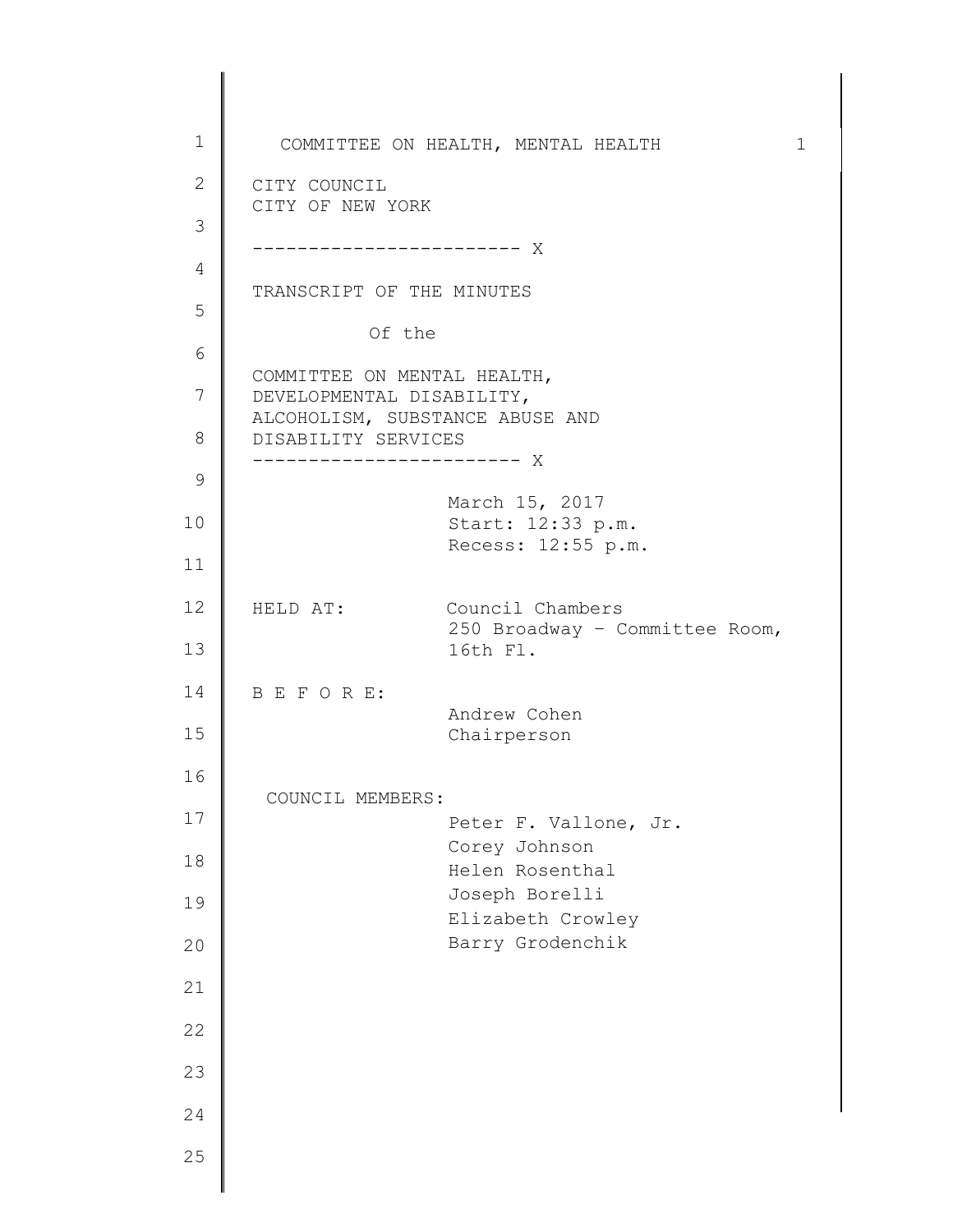1 COMMITTEE ON HEALTH, MENTAL HEALTH 2

2

3 4 5 6 7 8 9 10 11 12 13 14 15 16 17 18 19 20 21 22 23 24 25 CHAIRPERSON COHEN: Good afternoon. I am Council Member Andrew Cohen and I am the Chair of the Committee on Mental Health, Developmental Disabilities, Alcoholism, Drug Abuse and Disability Services. Today we will consider two items on the agenda: proposed Intro 748-B and proposed Intro #882-A. Both items have been amended since their initial hearings. Proposed Intro 748-B, a local law to amend the New York City charter in relation to drug strategy, was sponsored by Council Member Corey Johnson, by myself, Council Member Andrew Cohen, and Council Member Vanessa Gibson. The first hearing on proposed Intro 748, an earlier version of the legislation, occurred on June 23, 2015, as a joint hearing with Public Safety Committee. UNIDENTIFIED FEMALE: Hang on one second. CHAIRPERSON COHEN: I'm sorry? UNIDENTIFIED FEMALE: I am sorry. [pause] CHAIRPERSON COHEN: Everything is -- I am going to take it from the top. Take Two. Good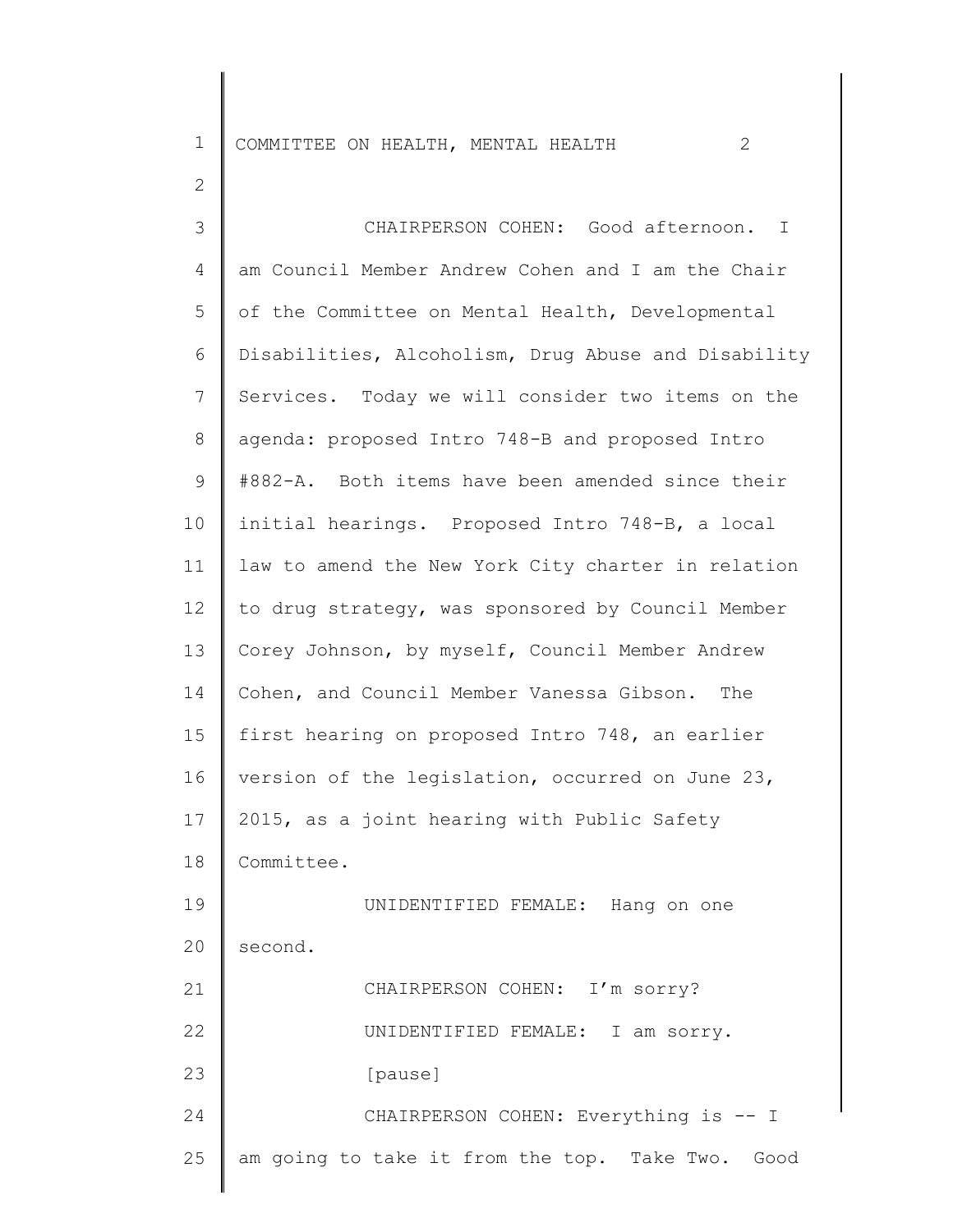| $\mathbf 1$  | 3<br>COMMITTEE ON HEALTH, MENTAL HEALTH             |
|--------------|-----------------------------------------------------|
| $\mathbf{2}$ | afternoon. I am Council Member Andrew Cohen and I   |
| 3            | am the Chair of the Committee on Mental Health,     |
| 4            | Developmental Disabilities, Alcoholism, Substance   |
| 5            | Abuse and Disability Services. Today we will        |
| 6            | consider two items on the agenda: proposed Intro    |
| 7            | 748-B and proposed Intro 882-A. Both items have     |
| 8            | been amended since their initial hearings.          |
| 9            | Proposed Intro 748-B, a local law to amend the New  |
| 10           | York City charter in relation to drug strategy, was |
| 11           | sponsored by Council Member Corey Johnson, by       |
| 12           | myself, Council Member Andrew Cohen, and Council    |
| 13           | Member Vanessa Gibson. The first hearing on         |
| 14           | proposed Intro 748, an earlier version of the       |
| 15           | legislation, occurred on June 23, 2015, as a joint  |
| 16           | hearing with Public Safety Committee. During that   |
| 17           | initial hearing, the Council heard testimony from   |
| 18           | representatives of the administration, prosecutors, |
| 19           | defense attorneys, health experts and advocates.    |
| 20           | The legislation would require the Mayor to          |
| 21           | designate an agency or an office to prepare such    |
| 22           | long and short-term plans and recommendations to    |
| 23           | coordinate and effectively utilize private and      |
| 24           | public resources to address the problems associated |
| 25           | with illicit and non-medical drug use and to        |
|              |                                                     |

 $\begin{array}{c} \hline \end{array}$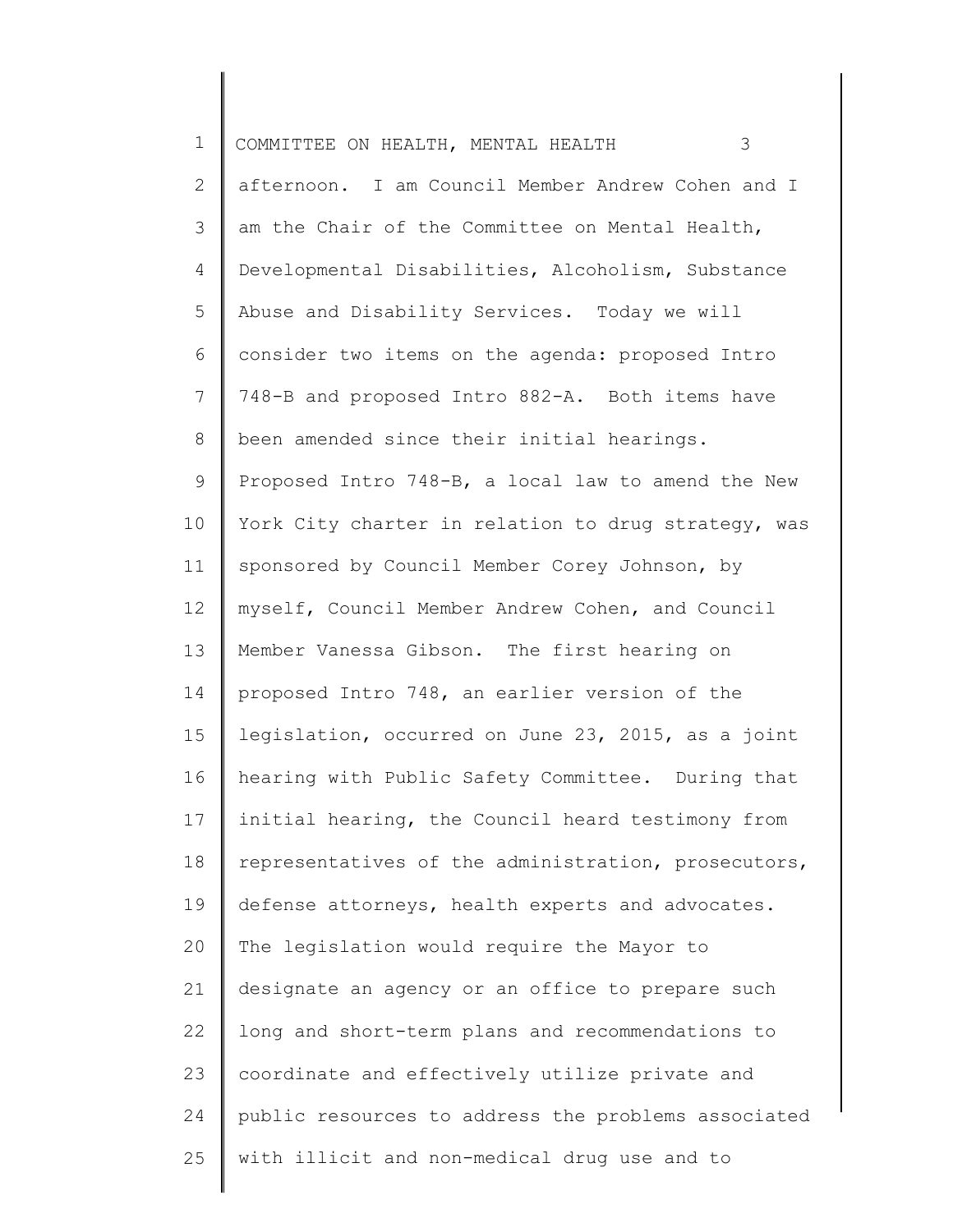| $\mathbf 1$    | COMMITTEE ON HEALTH, MENTAL HEALTH<br>$\overline{4}$ |
|----------------|------------------------------------------------------|
| $\mathbf{2}$   | address the effects associated with past and         |
| $\mathcal{S}$  | current drug policies in the city. The legislation   |
| 4              | would create a Municipal Drug Strategy Advisory      |
| 5              | Council to make recommendations to the head of the   |
| 6              | designated agency or office concerning the           |
| $7\phantom{.}$ | development of the Municipal Drug Strategy report    |
| $8\,$          | required under the provisions of this bill amongst   |
| 9              | other responsibilities described in the              |
| 10             | legislation. The legislation would require the       |
| 11             | submission of a bi-annual report on municipal drug   |
| 12             | strategy with the first report due on February 1,    |
| 13             | 2018. However, an addendum to the bi-annual report   |
| 14             | can be produced as deemed necessary by the           |
| 15             | Municipal Drug Strategy Advisory Council. Proposed   |
| 16             | Intro 882-A, a local law to amend the New York City  |
| 17             | charter in relation to requiring the installation    |
| 18             | of adduction loop systems for certain capital        |
| 19             | projects paid in whole or in part from the City's    |
| 20             | treasury as requiring the publication of public      |
| 21             | locations where such systems are available was       |
| 22             | sponsored by Council Member Helen Rosenthal and      |
| 23             | Council Member Ritchie Torres. The first hearing     |
| 24             | on the original version of this bill occurred on     |
| 25             | October 22, 2015. At that time, the Committee        |
|                |                                                      |

║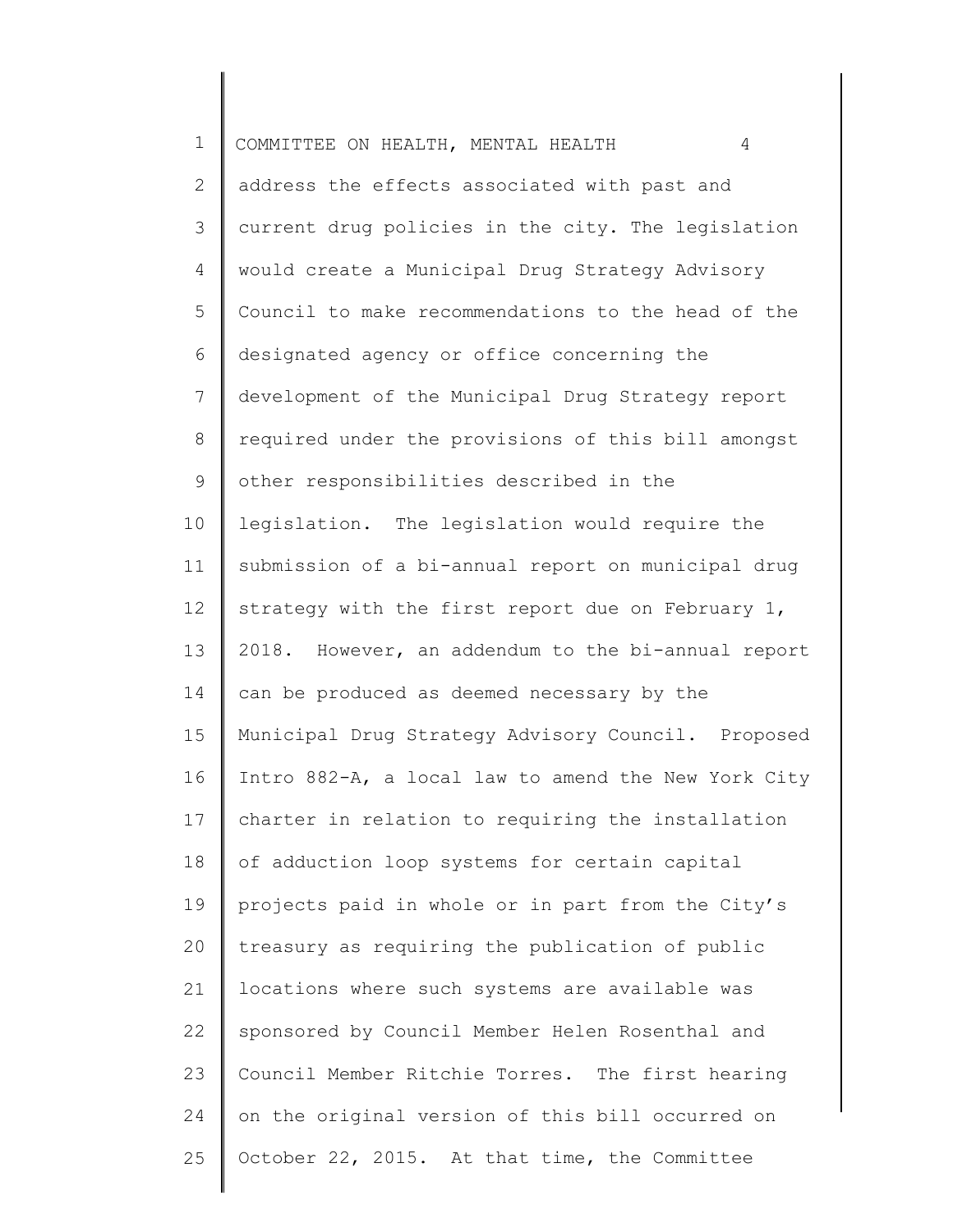| $\mathbf 1$    | 5<br>COMMITTEE ON HEALTH, MENTAL HEALTH              |
|----------------|------------------------------------------------------|
| $\overline{2}$ | heard from the Mayor's Office of People with         |
| 3              | Disabilities on behalf of the administration,        |
| 4              | advocates and other interested persons. Hearing      |
| 5              | loop or induction loop systems are a type of         |
| 6              | assisted listening device. The National Institute    |
| 7              | on Deafness and Other Communication Disorders        |
| $\,8\,$        | defines an assisted device as any device that helps  |
| 9              | a person with hearing loss or a voice, speech or     |
| 10             | language disorder to communicate. Assisted           |
| 11             | Listening Devices, ALDs, are systems that amply      |
| 12             | sounds for individuals particularly where there is   |
| 13             | a distractive background noise to allow them to      |
| 14             | more clearly hear and understand what is being said  |
| 15             | in their setting. Several types of ALDs are          |
| 16             | available and so designing depending on the size of  |
| 17             | the location in which they will be used and the      |
| 18             | nature of the communication. In large facilities,    |
| 19             | ALD systems may include hearing loops, frequency     |
| 20             | modulated FM systems and infrared systems. All       |
| 21             | ALDs may be used with or without hearing aids or a   |
| 22             | cochlear implant. The legislation before the         |
| 23             | Committee was drafted to apply to certain capital    |
| 24             | projects with an estimated baseline construction     |
| 25             | cost of \$950,000 or more involving the construction |
|                |                                                      |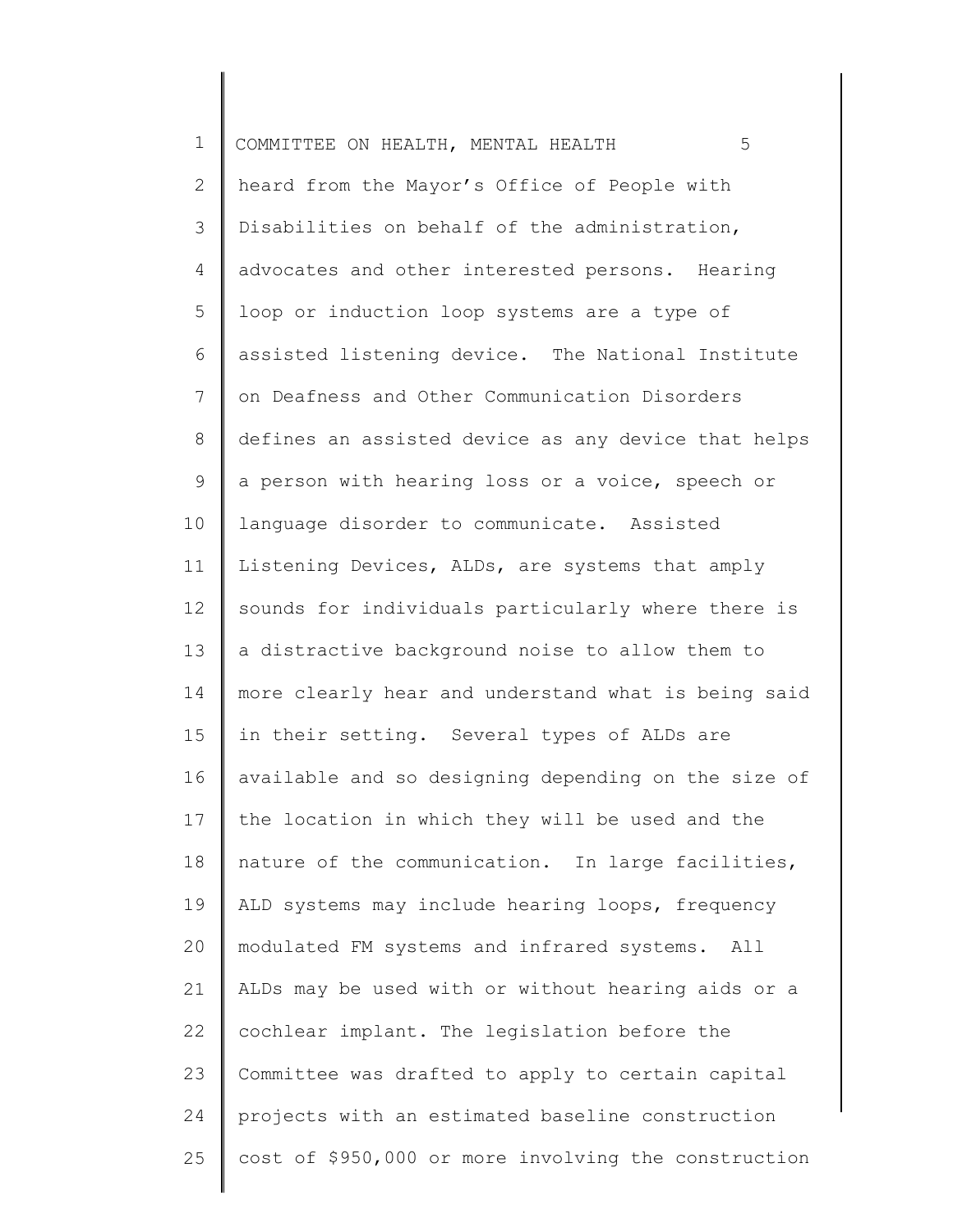1 2 3 4 5 6 7 8 9 10 11 12 13 14 15 16 17 18 19 20 21 22 23 24 25 COMMITTEE ON HEALTH, MENTAL HEALTH 6 or reconstruction of one or more assembly areas which shall be designed and constructed to include at least one assembly area. The installation of an induction loop assisted listening system or an alternative listening system, has been determined by the Mayor to be significantly more effective for the hard of hearing than an inductive loop system. Under the provision, the legislation would apply to certain capital projects filed with the Department of Buildings on or after January 1, 2018. The bill provides for circumstances for which exemptions to the mandated provision may occur. The legislation will also require every security information or reception desk used for the checking-in or screening of people attending a meeting or event held in a looped assembly area to be equipped with micro loops. Further, directional signage would be required to provide guidance to an assisted listening assembly area in accordance with the bill's provisions along with the appropriate symbol of access for hearing loss and other accessibility symbols. In addition, the legislation would require the Mayor or an office designated by the Mayor to post on its website a list containing the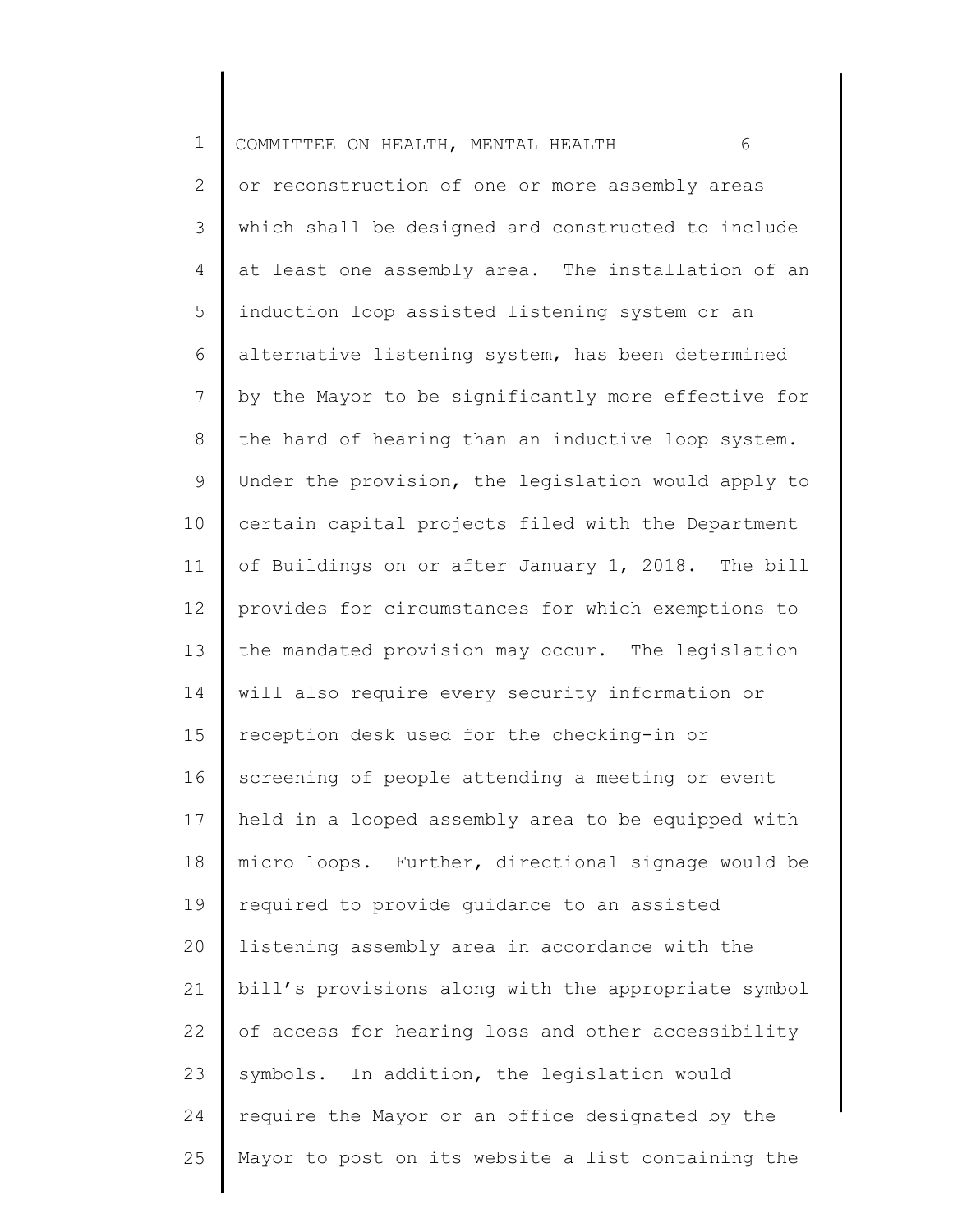| $\mathbf 1$    | 7<br>COMMITTEE ON HEALTH, MENTAL HEALTH             |
|----------------|-----------------------------------------------------|
| $\mathbf{2}$   | location of facilities with assisted listened       |
| $\mathcal{S}$  | systems at city owned or operated facilities        |
| 4              | including the cost associated with the installation |
| 5              | of the new system. Such lists will be required to   |
| 6              | updated annually. Proposed Intro 882 in no way      |
| $\overline{7}$ | attempts to reduce the City's obligation under the  |
| $8\,$          | ADA to provide effective communication for people   |
| 9              | who are hard of hearing or comply with the          |
| 10             | requirements of the ADA. Guidelines are triggered   |
| 11             | when the City does new construction or renovates an |
| 12             | existing building. The ADA does not dictate what    |
| 13             | type of assisted listening systems must be used to  |
| 14             | provide accessibility. The bill reflects the        |
| 15             | policy that the City should choose a loop system    |
| 16             | when the conditions in the bill are met. The bill   |
| 17             | also provides exemptions from their requirements to |
| 18             | install a loop system under certain circumstances.  |
| 19             | These are only exemptions as to the requirement to  |
| 20             | choose a loop system. They do not and could not     |
| 21             | exempt the City from any obligation to comply with  |
| 22             | the ADA. The exemption would simply allow the       |
| 23             | agency performing construction or renovation to use |
| 24             | another type of assisted living system in           |
| 25             | circumstances where the ADA requires an assisted    |
|                |                                                     |

∥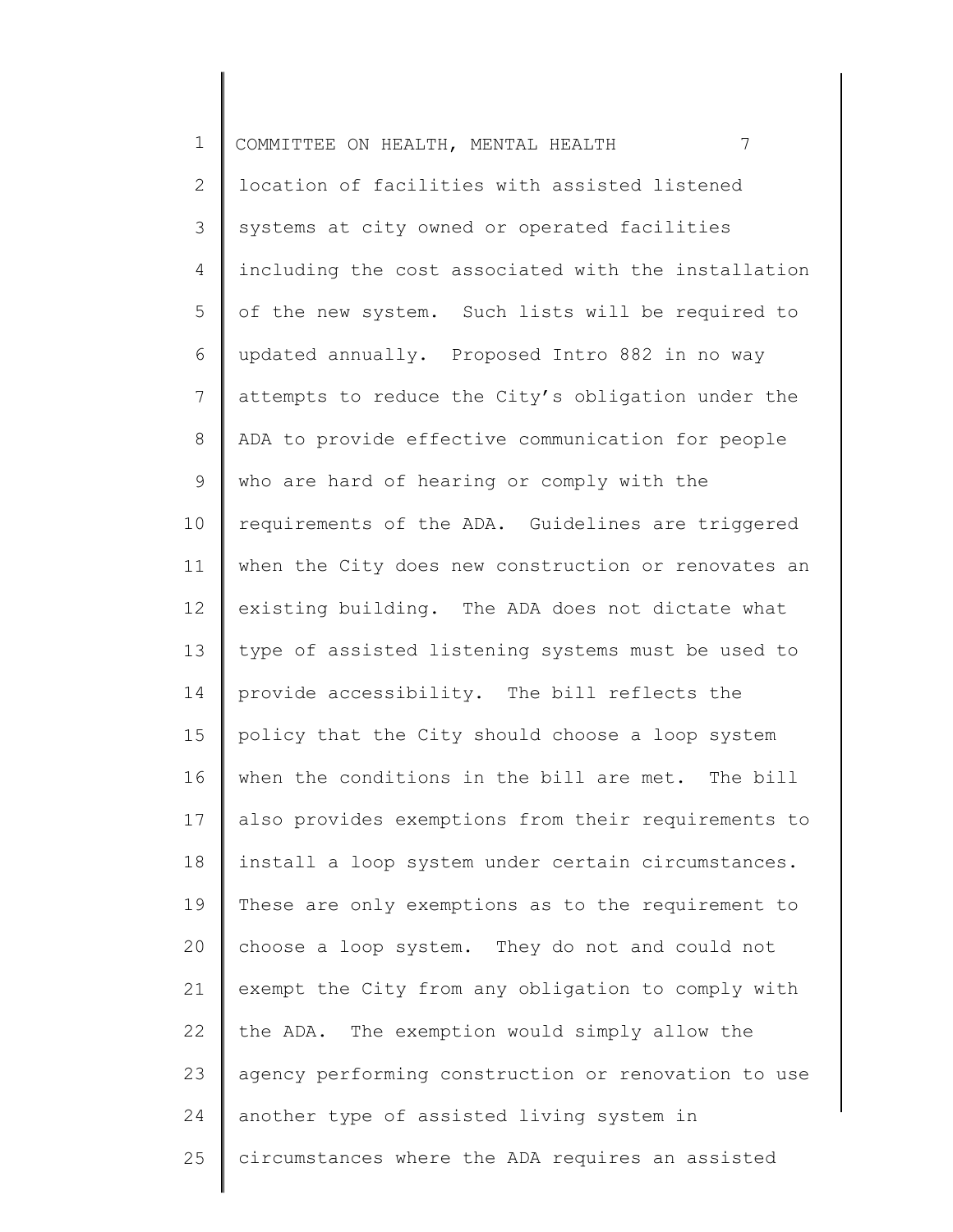| 1  | COMMITTEE ON HEALTH, MENTAL HEALTH<br>8             |
|----|-----------------------------------------------------|
| 2  | listening system to be installed. I will now ask    |
| 3  | the sponsor of the legislation to say a few words.  |
| 4  | Council Member Johnson?                             |
| 5  | COUNCIL MEMBER JOHNSON: Good                        |
| 6  | afternoon, Chair Cohen and Committee Members.       |
| 7  | Thank you very much for giving me the opportunity   |
| 8  | to discuss Introduction 748 which would require the |
| 9  | creation of a drug strategy plan for the City of    |
| 10 | New York. The Mayor and First Lady have been        |
| 11 | tremendous leaders in combatting the stigma         |
| 12 | associated with drug use and responding to the      |
| 13 | opioid epidemic that is sweeping this nation and    |
| 14 | that is forcing many people to reevaluate the       |
| 15 | communities struck by illicit and non-medical drug  |
| 16 | use. Together, this administration and the          |
| 17 | Council, have already taken steps to acknowledge    |
| 18 | and respond to this crisis. From the increase in    |
| 19 | officers armed with Naloxone to the Mayor's         |
| 20 | unveiling of his Healing NYC Plan. Given the depth  |
| 21 | of this crisis, it is clear that we need to go      |
| 22 | further in reducing the personal and societal harm  |
| 23 | of drug use and drug policy. Introduction 748       |
| 24 | would establish procedures for a drug strategy plan |
| 25 | at any agency and advocate coordination to most     |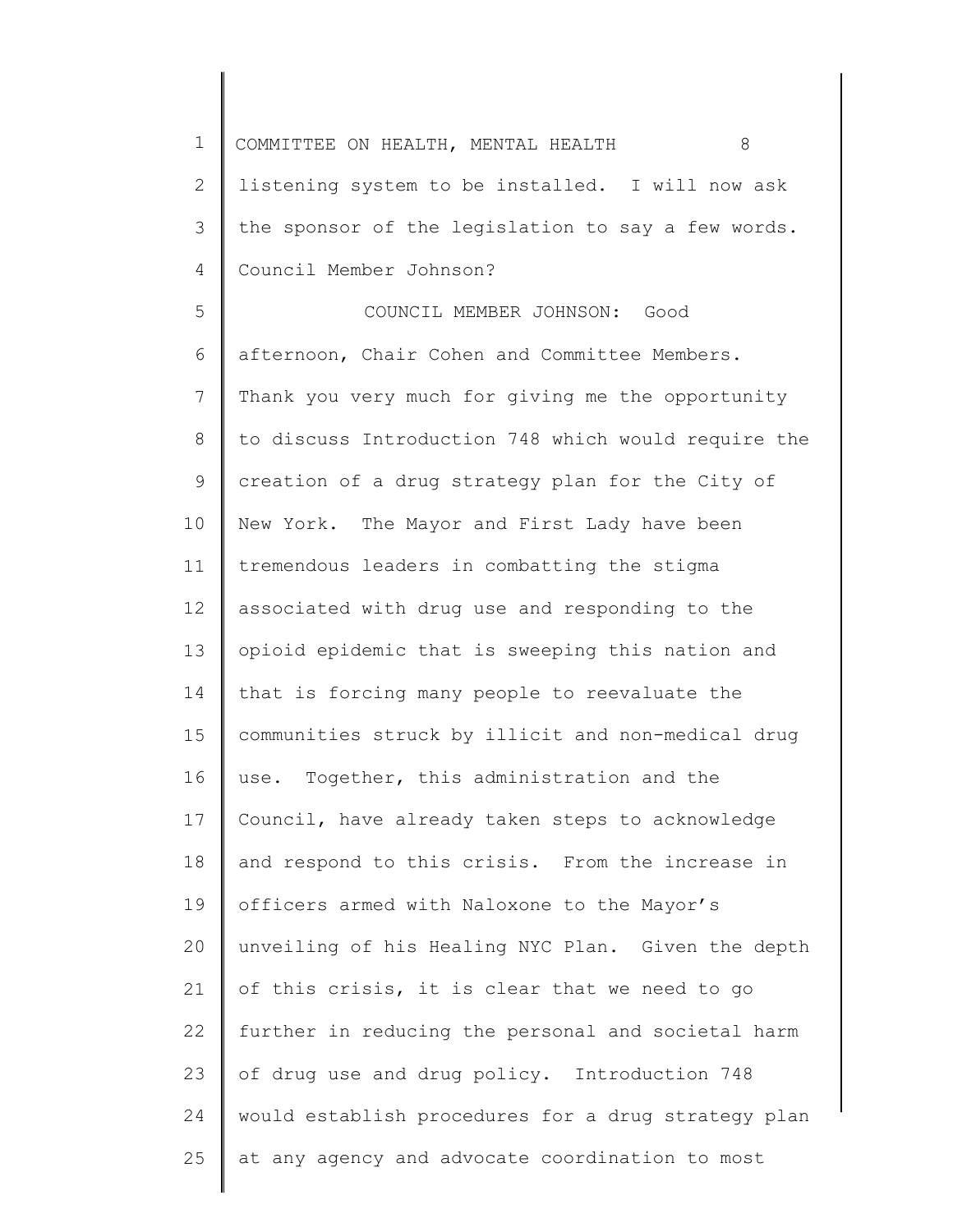| $\mathbf 1$    | 9<br>COMMITTEE ON HEALTH, MENTAL HEALTH             |
|----------------|-----------------------------------------------------|
| $\mathbf{2}$   | effectively combat the epidemic with a focus on     |
| 3              | refining the City's drug policy so they can address |
| 4              | the mortality and mental health fallout from this   |
| 5              | intense epidemic and eliminate barriers for         |
| 6              | reintegrating individuals and communities most      |
| $\overline{7}$ | ravaged by its effects and prior responses. This    |
| $\,8\,$        | process would emphasize aiding those struggling     |
| $\mathsf 9$    | with drug habits by promoting public health and     |
| 10             | science rather than letting politics and stigma     |
| 11             | stand in the way to people's access to care.<br>It  |
| 12             | would spearhead evidence based drug education and   |
| 13             | public health intervention efforts, enhance the     |
| 14             | availability of medical, psychological and social   |
| 15             | services to those struggling with drug use and it   |
| 16             | would analyze health, social and economic problems  |
| 17             | rooted in drug policy. As we know, the              |
| 18             | psychological services component of treating those  |
| 19             | who are recovering from substance use disorders is  |
| 20             | often lacking and we need to revamp these efforts.  |
| 21             | Such coordinated -- that's a little distracting.    |
| 22             | UNIDENTIFIED FEMALE: Sorry.<br>With                 |
| 23             | apologies.                                          |
| 24             | COUNCIL MEMBER JOHNSON: Can we take it              |
| 25             | outside?                                            |
|                |                                                     |

∥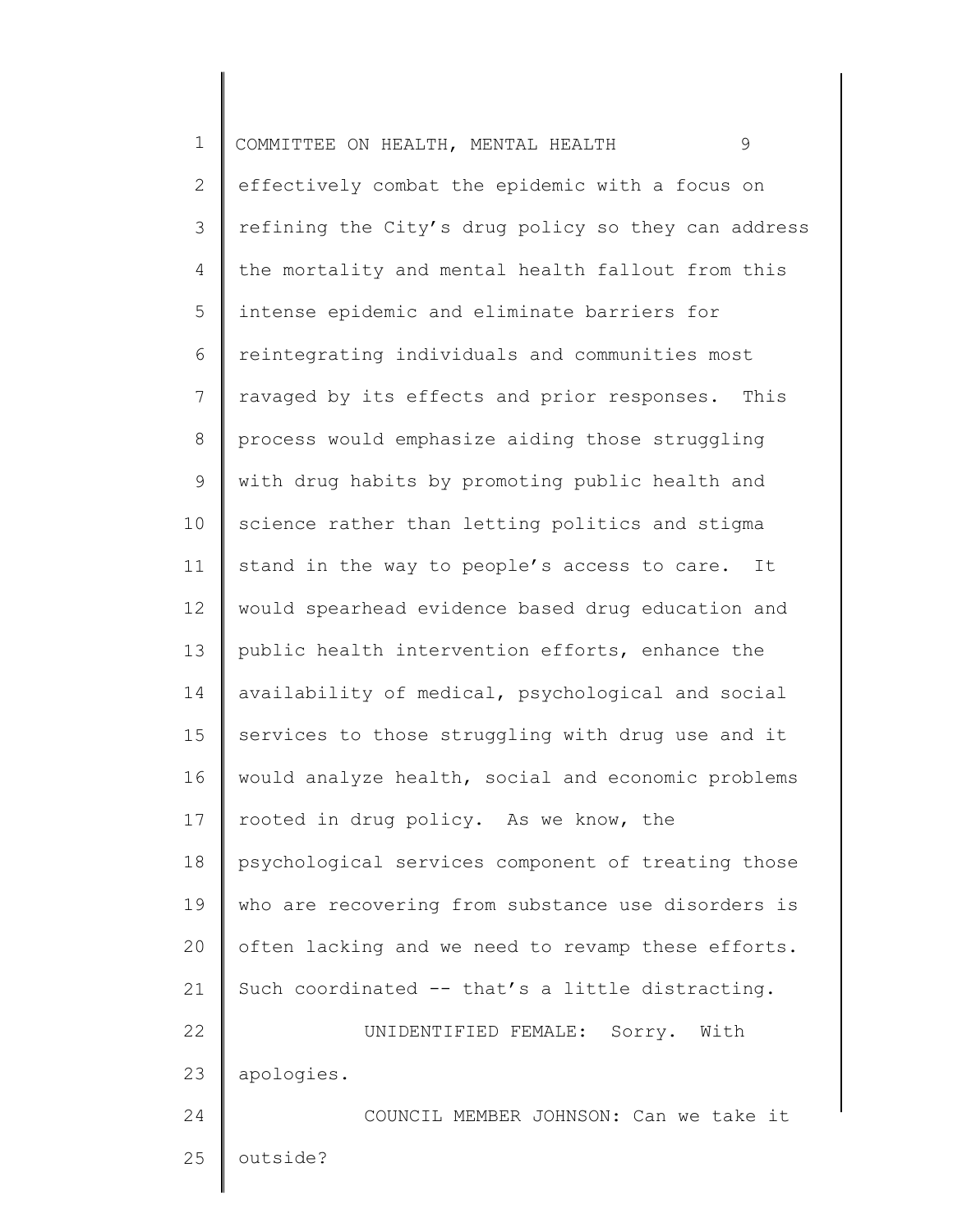| $\mathbf 1$  | 10<br>COMMITTEE ON HEALTH, MENTAL HEALTH            |
|--------------|-----------------------------------------------------|
| $\mathbf{2}$ | UNIDENTIFIED FEMALE: It's complicated.              |
| 3            | COUNCIL MEMBER JOHNSON: Okay. Such                  |
| 4            | coordinated municipal drug strategies have proven   |
| 5            | successful in large cities across Canada and        |
| 6            | Europe. New York City now has the opportunity to    |
| 7            | be at the national forefront of creating real       |
| $\,8\,$      | change in the way we approach drug strategy. Too    |
| 9            | many lives have been lost and harm by aggressive    |
| 10           | policies. It is time to proactively set out to      |
| 11           | change this by emphasizing harm reduction and our   |
| 12           | response, as the Chair said in his opening remarks, |
| 13           | we have bene waiting for quite some time, almost    |
| 14           | two years to move this bill. I am grateful to my    |
| 15           | Deputy Chief of Staff, Lewis (??) and especially to |
| 16           | (??) Nasser who has been working on this for almost |
| 17           | two years in trying to get this moving so thank you |
| 18           | all very much and I ask my colleagues to please     |
| 19           | vote in favor of this legislation. Thank you, Mr.   |
| 20           | Chair.                                              |
| 21           | CHAIRPERSON COHEN: Council Member                   |
| 22           | Rosenthal, would you care to say a few words?       |
| 23           | COUNCIL MEMEBR ROSENTHAL: Are you                   |
| 24           | going to bundle them? Can you do them separately?   |
| 25           | No?                                                 |
|              |                                                     |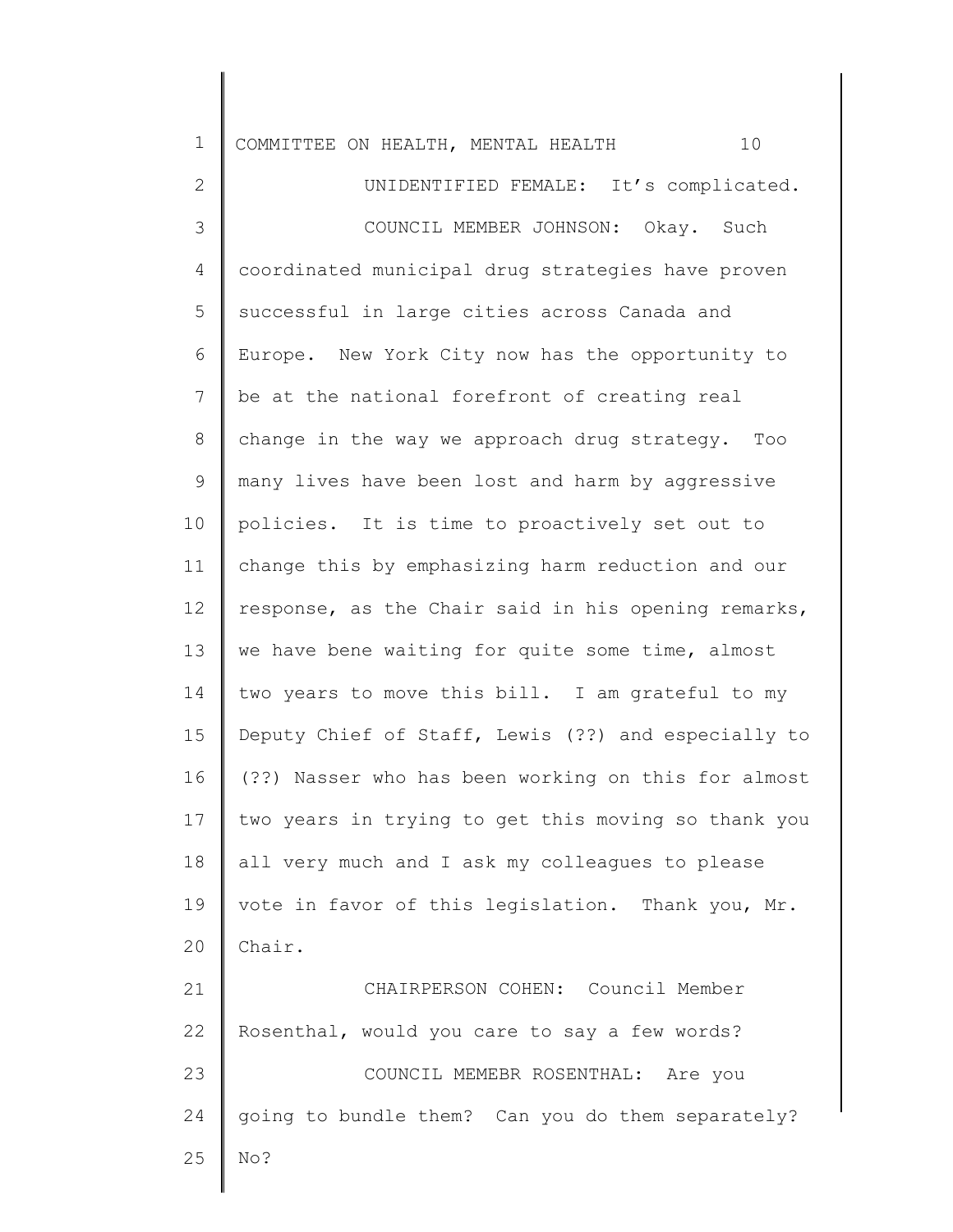1 2 3 4 5 6 7 8 9 10 11 12 13 14 15 16 17 18 19 20 21 22 23 24 COMMITTEE ON HEALTH, MENTAL HEALTH 11 CHAIRPERSON COHEN: Yes, we are going to vote once. COUNCIL MEMBER ROSENTHAL: Great. Thank you very much. I want to thank the Mayor's Office of People with Disabilities for providing the cart services today. So I want to start with that. That is incredibly important that we do that and move toward doing that on a regular basis. The Council will pass legislation tomorrow Intro 882-A requiring that public assembly areas constructed or renovated using city dollars install hearing loop technology for those with hearing loss. This is a major step forward for both accessibility and civic engagement, two issues that are near and dear to my heart, and as far as we know New York City is the first major municipality in the country to enact such legislation. A hearing loop, also known as an induction loop, is a wire that loops a room and is connected to a sound system. The loop transmits sound electromagnetically to telecoils in the hearing aids in cochlear implants enabling background noise and providing a dramatically clearer signal to the wearer. Intro 882-A requires

the installation of hearing loops systems in city

25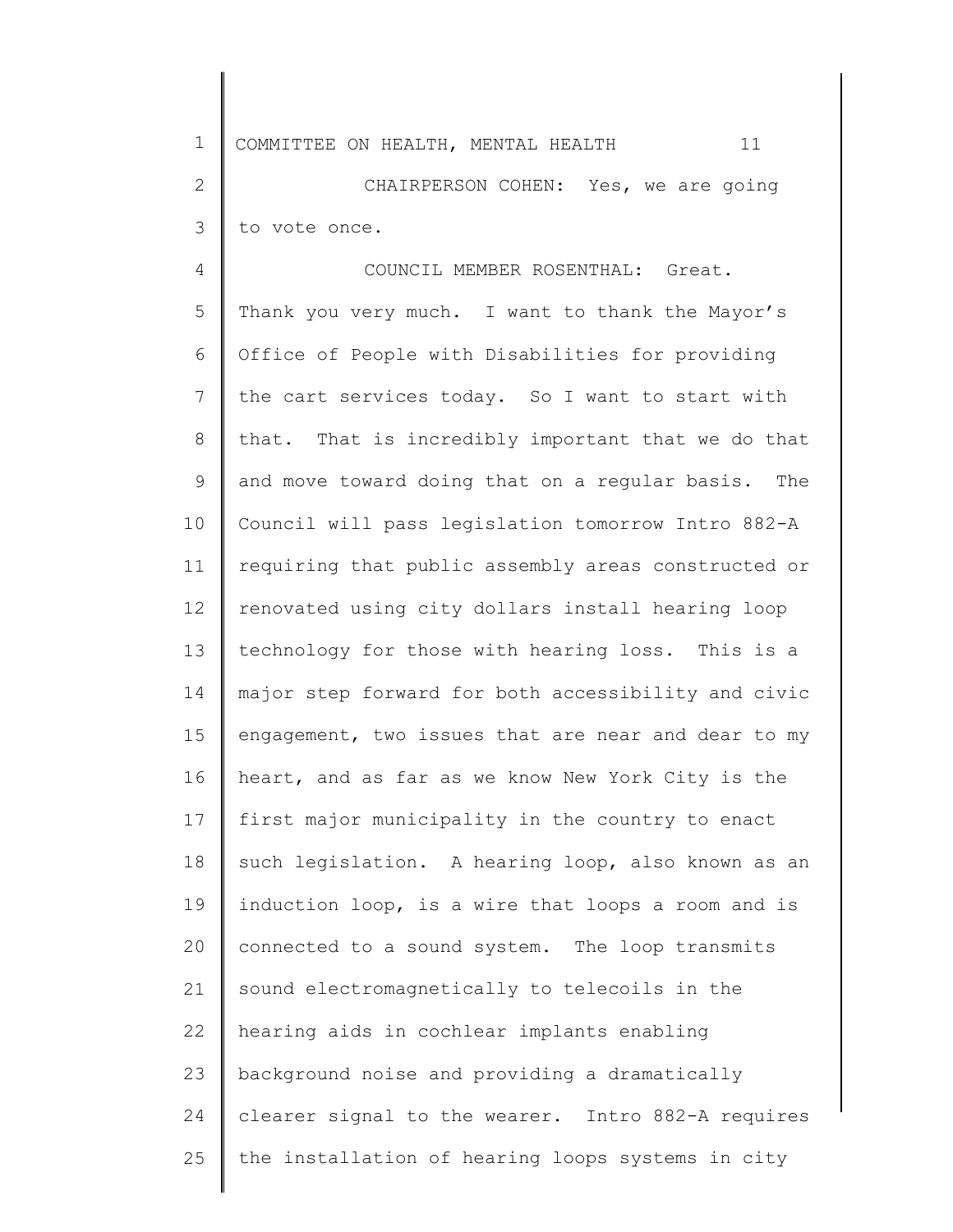| $\mathbf 1$  | 12<br>COMMITTEE ON HEALTH, MENTAL HEALTH            |
|--------------|-----------------------------------------------------|
| $\mathbf{2}$ | funding capital projects with one or more public    |
| $\mathsf S$  | assembly areas. This legislation applies to both    |
| 4            | new construction in renovation projects with an     |
| 5            | estimated construction cost of \$958,000 or more.   |
| 6            | Under the City's current capital plans that would   |
| 7            | mean an estimated close to 300 projects would be    |
| $\,8\,$      | required to be looped, will be required to be       |
| $\mathsf 9$  | looped across New York City going forward. By       |
| 10           | requiring their installation, this legislation will |
| 11           | enable tens of thousands of New Yorkers to fully    |
| 12           | participate in public hearings and meetings.        |
| 13           | According to the hearing loss association of        |
| 14           | America, about 20 percent of Americans reports some |
| 15           | degree of hearing loss. This bill, as the Chair     |
| 16           | mentioned, also requires that security information  |
| 17           | and reception desks in any of the newly looped      |
| 18           | assembly areas be accessible to those with hearing  |
| 19           | loss by a micro-loops, directional signage for all  |
| 20           | public areas with hearing loops technology as       |
| 21           | mandated as well. By July 2018, the Mayor's office  |
| 22           | will be required to post an online list of City     |
| 23           | managed assembly areas with hearing loops including |
| 24           | those slated to receive them and this list will be  |
| 25           | updated annually. I just want to -- and of course   |
|              |                                                     |

║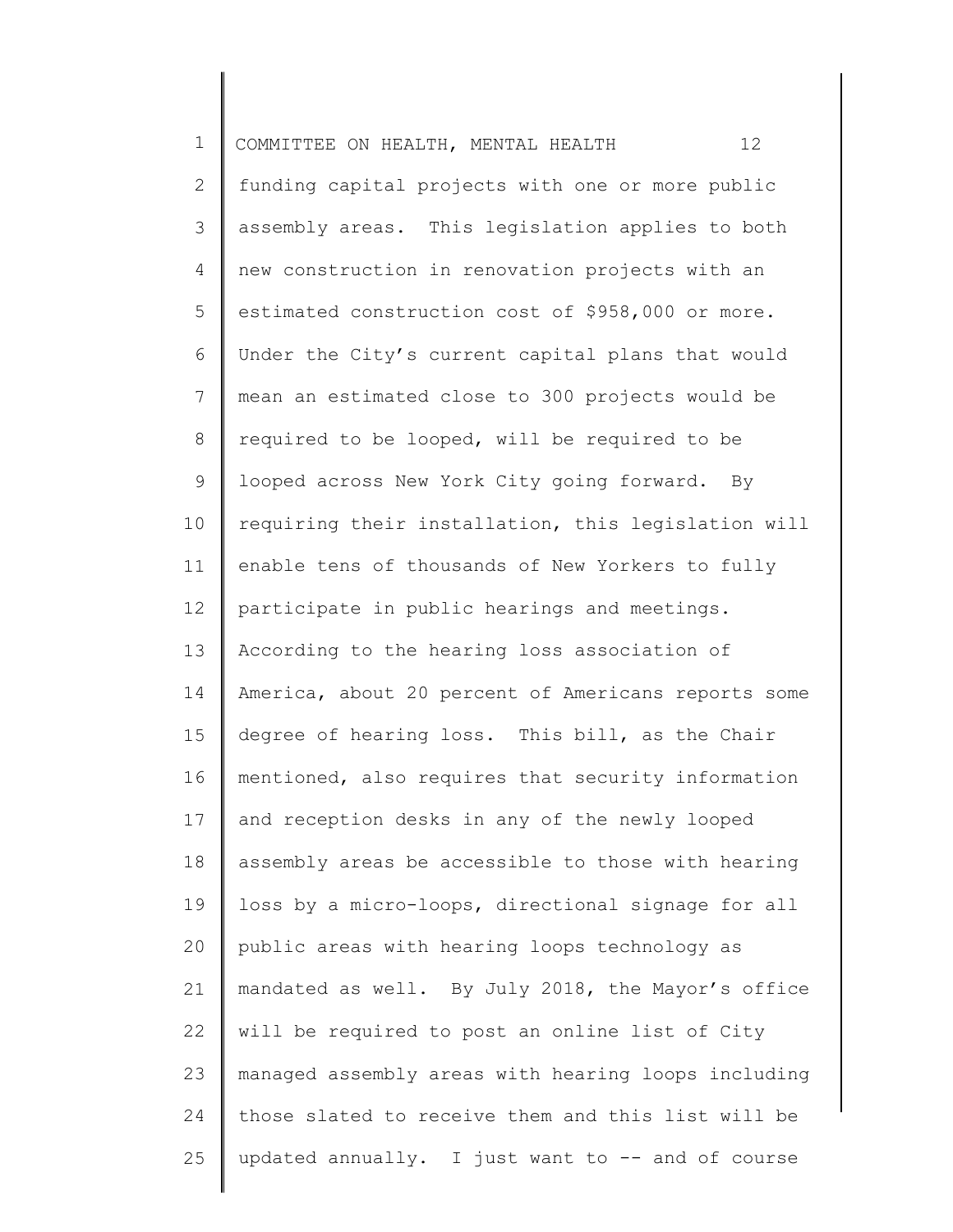| $\mathbf 1$  | 13<br>COMMITTEE ON HEALTH, MENTAL HEALTH            |
|--------------|-----------------------------------------------------|
| $\mathbf{2}$ | I want to thank (??) Nasser and Nicole (??) for     |
| 3            | their extraordinary work on this legislation and    |
| 4            | moving it forward and finding ways to make this     |
| 5            | legislation work. I am deeply appreciative. You     |
| 6            | know, the advocates in this area are exceptional    |
| 7            | and they do the hard work of speaking up for so     |
| 8            | many who I think for years have been                |
| $\mathsf 9$  | disenfranchised and I want to thank them for that.  |
| 10           | I know some today had hoped to bring and give       |
| 11           | testimony and with apologies that's not something   |
| 12           | that is usually at a second hearing like this but   |
| 13           | those -- that testimony will be part of the record; |
| 14           | is that right?                                      |
| 15           | CHAIRPERSON COHEN: We will accept                   |
| 16           | testimony if people have written testimony.         |
| 17           | COUNCIL MEMBER ROSENTHAL: Great.<br><b>SO</b>       |
| 18           | that testimony will absolutely will be part of the  |
| 19           | record and I appreciate that. I need to add one     |
| 20           | more part that is just critical and that is that,   |
| 21           | you know, the door, the, -- our job is not done.    |
| 22           | There is still more work to be done and I believe   |
| 23           | and I want to thank my staff, Sean Fitzpatrick, my  |
| 24           | Legislative Director, who is working closely with   |
| 25           | the advocates to make sure that we move forward to  |
|              |                                                     |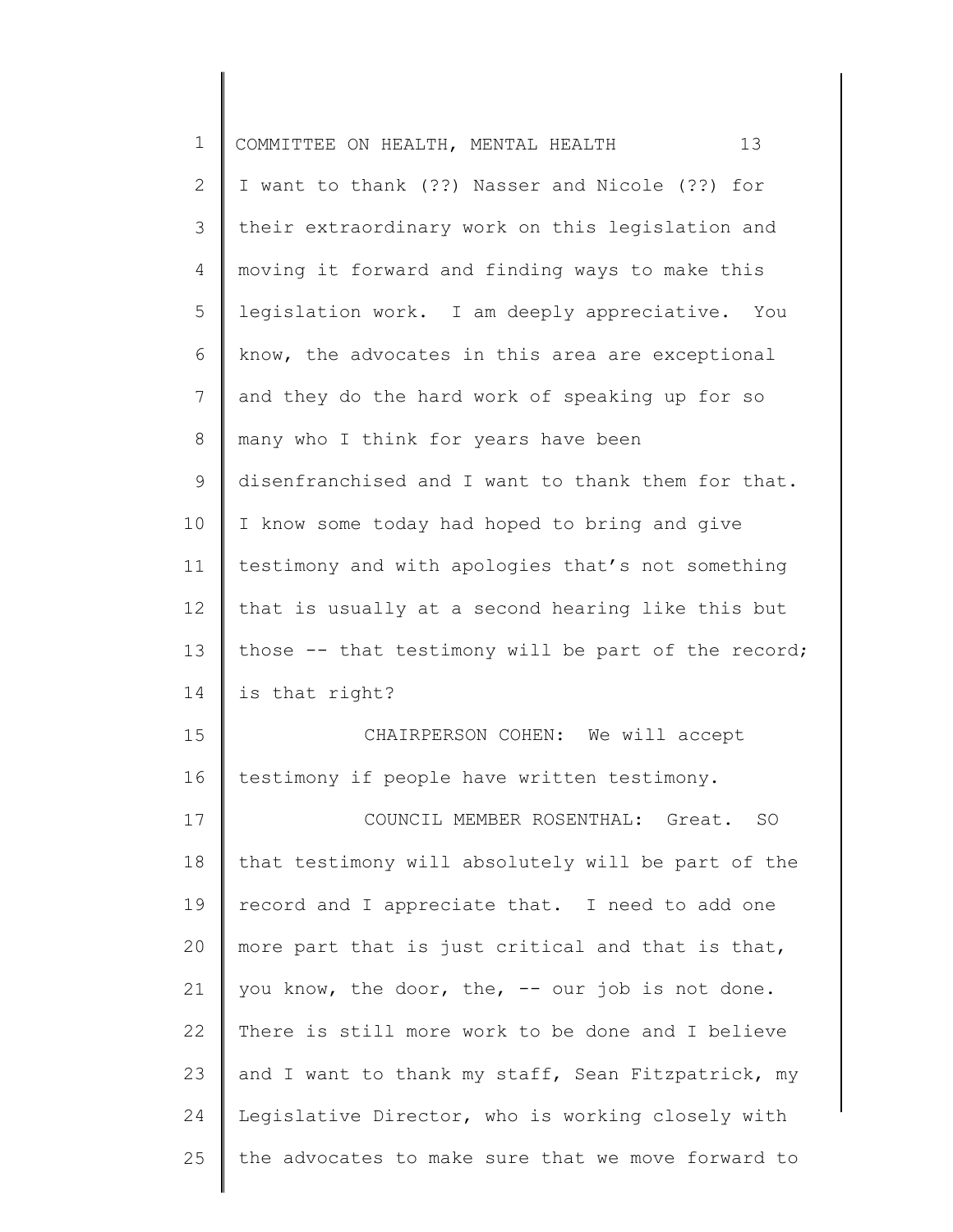| $\mathbf 1$  | 14<br>COMMITTEE ON HEALTH, MENTAL HEALTH            |
|--------------|-----------------------------------------------------|
| $\mathbf{2}$ | improve 882-A with subsequent legislation           |
| 3            | expeditiously and I am so grateful again to all of  |
| 4            | the advocates for making this possible and again to |
| 5            | the Mayor's Office of People with Disabilities for  |
| 6            | making sure we had cart today. You know, the        |
| 7            | technology is a miracle and when it works right, it |
| 8            | is a game changer and, you know, under this         |
| $\mathsf 9$  | administration I think we have made extraordinary   |
| 10           | steps and I thank the administration for that, I    |
| 11           | thank the advocates for their hard work and I think |
| 12           | we all have a lot to be proud of. Thank you very    |
| 13           | much, Chair.                                        |
| 14           | CHAIRPERSON COHEN: Thank you, Council               |
| 15           | Member Rosenthal. I just, for the record, want to   |
| 16           | acknowledge that we have been joined by Council     |
| 17           | Member Vallone, Johnson, Crowley, Rosenthal,        |
| 18           | Grodenchik, Borelli and the Clerk. With that, I am  |
| 19           | going to ask the Clerk to call the roll on Intro    |
| 20           | #748-B and Intro #882-A.                            |
| 21           | CLERK: William Martin, Committee                    |
| 22           | Clerk, roll call vote, Committee on Mental Health.  |
| 23           | Chair Cohen?                                        |
| 24           | CHAIRPERSON COHEN: I vote aye on all.               |
| 25           | CLERK: Crowely?                                     |
|              |                                                     |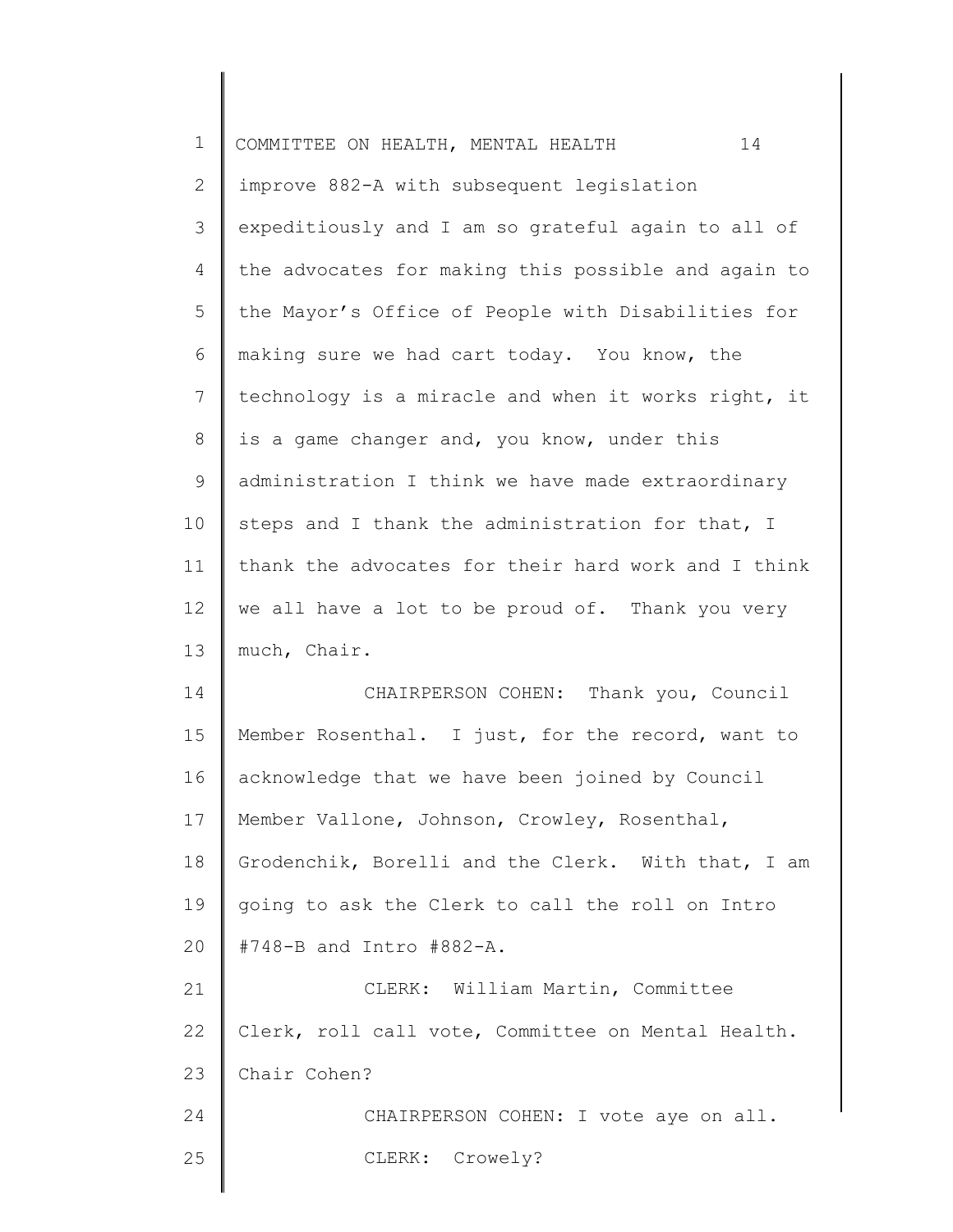1 2 3 4 5 6 7 8 9 10 11 12 13 14 15 16 17 18 19 20 21 22 23 24 25 COMMITTEE ON HEALTH, MENTAL HEALTH 15 COUNCIL MEMBER CROWLEY: I vote aye. CLERK: Johnson? COUNCIL MEMBER JOHNSON: I vote aye on all. CLERK: Vallone? COUNCIL MEMBER VALLONE: I vote aye on all. [Inaudible, 00:19:14]. CLERK: Grodenchik? COUNCIL MEMBER GRODENCHIK: I vote aye. I want the record to show I was here at noon though. [laughter] CLERK: Borelli? COUNCIL MEMBER BORELLI: Aye on all please. CLERK: By a vote of 6 in the affirmative, 0 in the negative, and no abstentions, both items have been adopted by the Committee. CHAIRPERSON COHEN: I would like the record to reflect that Council Member Greenfield could get Land Use on time, we would have had the room free. [cross talk]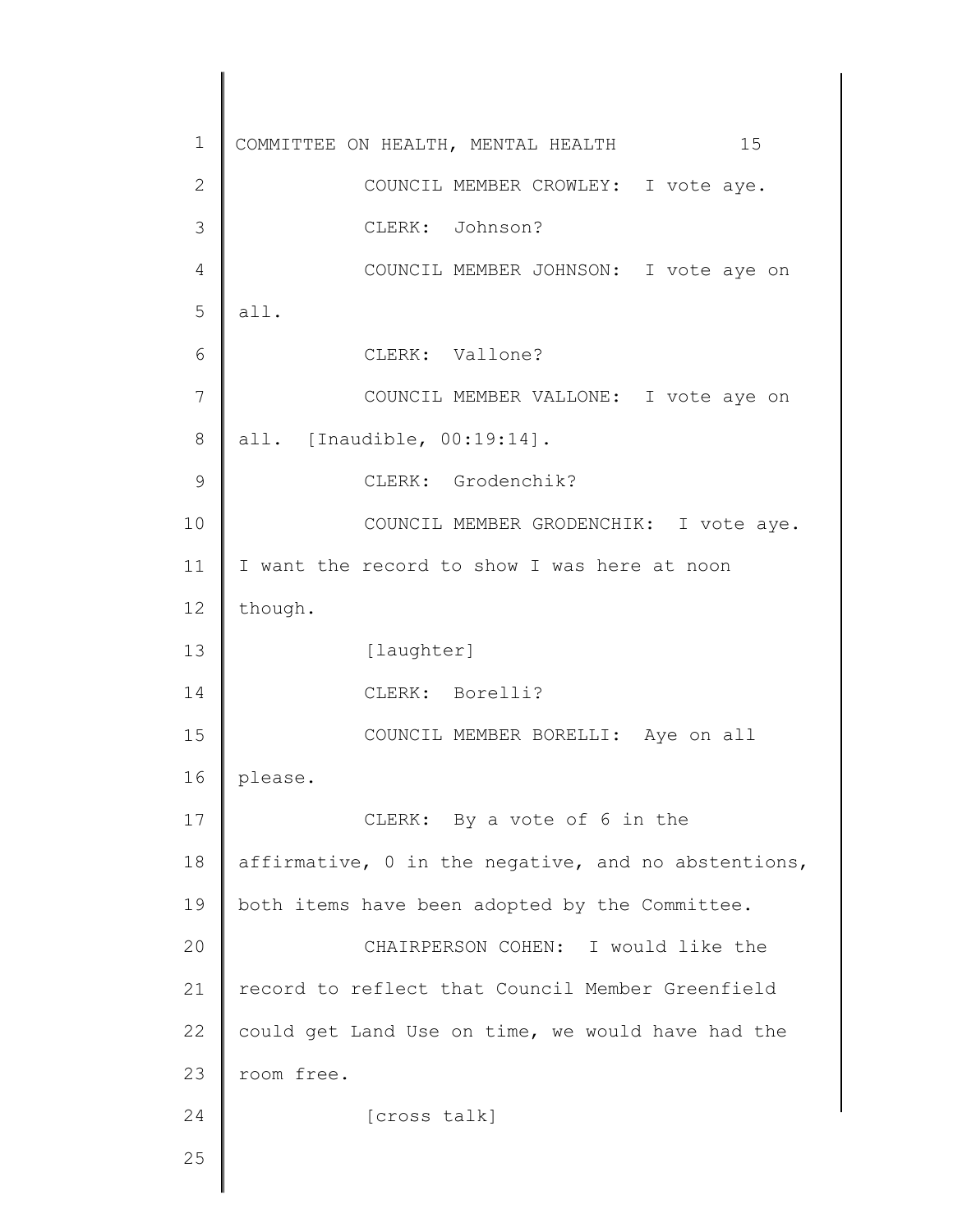| 16<br>COMMITTEE ON HEALTH, MENTAL HEALTH       |
|------------------------------------------------|
| CHAIRPERSON COHEN: And with that, this         |
| concludes the hearing -- the conclusion of the |
| Mental Health Hearing. Thank you very much     |
| everybody.                                     |
|                                                |
|                                                |
|                                                |
|                                                |
|                                                |
| [gavel]                                        |
|                                                |
|                                                |
|                                                |
|                                                |
|                                                |
|                                                |
|                                                |
|                                                |
|                                                |
|                                                |
|                                                |
|                                                |
|                                                |
|                                                |
|                                                |